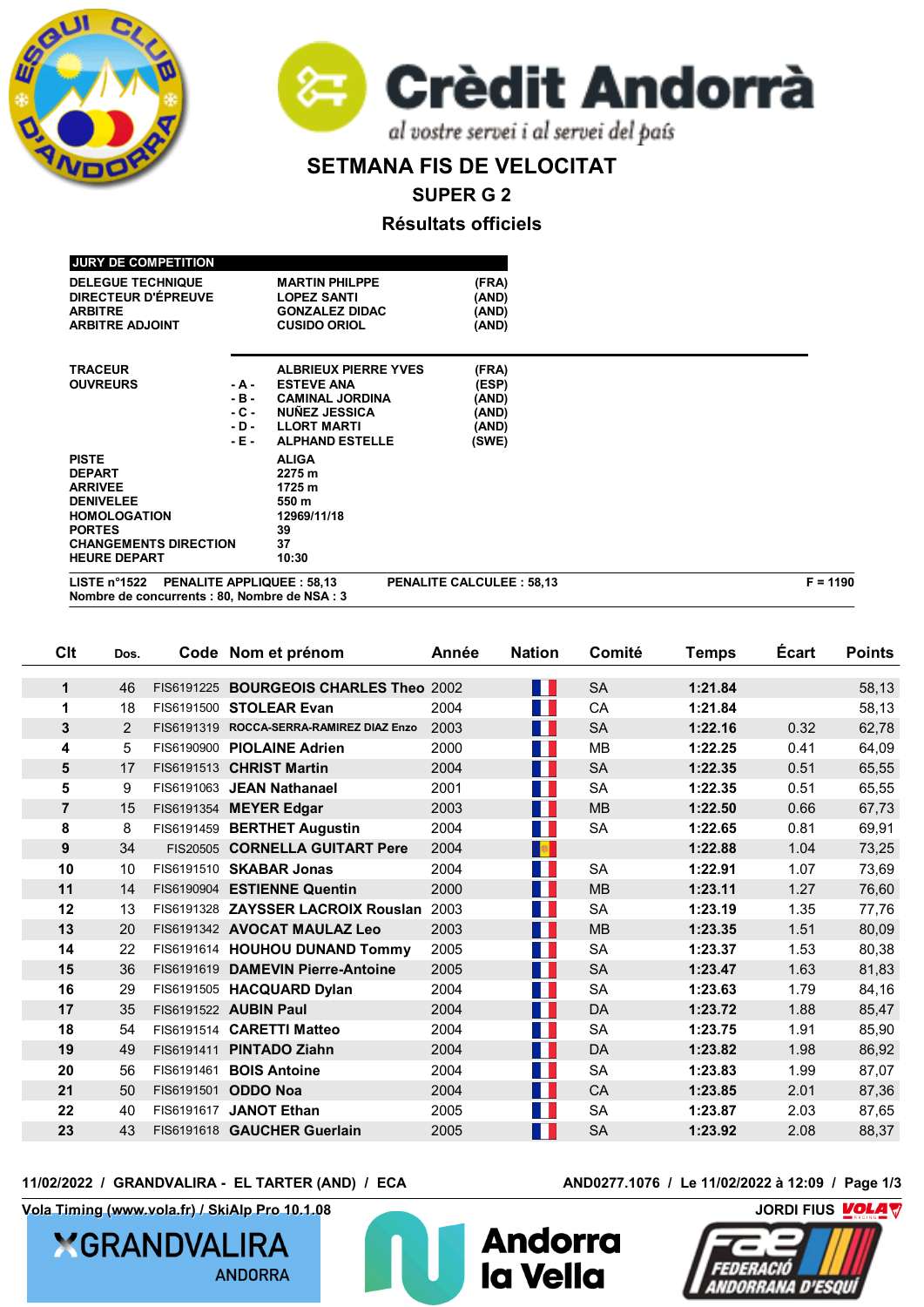## **SETMANA FIS DE VELOCITAT SUPER G 2 Résultats officiels**

| Clt           | Dos.            | Code Nom et prénom                 | Année | <b>Nation</b>                | Comité    | <b>Temps</b> | <b>Ecart</b> | <b>Points</b> |
|---------------|-----------------|------------------------------------|-------|------------------------------|-----------|--------------|--------------|---------------|
| 24            | 28              | FIS6191313 COSTERG Axel            | 2003  | M.                           | <b>SA</b> | 1:24.04      | 2.20         | 90,12         |
| 25            | 41              | FIS6191599 HEUDE Arthur            | 2005  | m.                           | <b>SA</b> | 1:24.20      | 2.36         | 92,45         |
| 26            | 52              | FIS6191433 MICHEL Gabin            | 2004  | M.                           | <b>AP</b> | 1:24.26      | 2.42         | 93,32         |
| 27            | 24              | FIS6191431 GUILLEMAUD Maxime       | 2004  | M.                           | AP        | 1:24.29      | 2.45         | 93,75         |
| 28            | 51              | FIS6191606 BERTINO Florian         | 2005  | a pr                         | <b>SA</b> | 1:24.32      | 2.48         | 94,19         |
| 29            | 27              | FIS6191126 CATIEAU Victorien       | 2002  | a pr                         | CA        | 1:24.37      | 2.53         | 94,92         |
| 30            | 79              | FIS20428 ROBERT Pol                | 1997  | <b>B</b>                     |           | 1:24.74      | 2.90         | 100,30        |
| 30            | $\mathbf{1}$    | FIS6191316 HEUDE Jules             | 2003  | M.                           | SA        | 1:24.74      | 2.90         | 100,30        |
| 32            | 47              | FIS6191615 WOODBRIDGE Charlie      | 2005  | M.                           | <b>SA</b> | 1:24.75      | 2.91         | 100,44        |
| 33            | 33              | FIS6191292 COLLOT Jules            | 2003  | M.                           | CA        | 1:24.95      | 3.11         | 103,35        |
| 34            | 55              | FIS6191545 CHAIX Thomas            | 2005  | M.                           | AP        | 1:25.04      | 3.20         | 104,66        |
| 35            | 59              | FIS6191516 DUPONT-ROC Simon        | 2004  | a ka                         | <b>SA</b> | 1:25.05      | 3.21         | 104,81        |
| 36            | 53              | FIS6191609 SAMBUIS Arthur          | 2005  | a pr                         | <b>SA</b> | 1:25.11      | 3.27         | 105,68        |
| 37            | 45              | FIS20517 EBRI MOLINA Eric          | 2005  | a <mark>se</mark>            |           | 1:25.15      | 3.31         | 106,26        |
| 38            | 38              | FIS6191620 VARCIN Enzo             | 2005  | M.                           | <b>SA</b> | 1:25.30      | 3.46         | 108,44        |
| 39            | 77              | FIS6191581 ARNAUD Mathieu          | 2005  | M.                           | <b>AP</b> | 1:25.80      | 3.96         | 115,71        |
| 40            | 44              | FIS6191467 NOUAILLETAS Severin     | 2004  | a pr                         | <b>SA</b> | 1:25.97      | 4.13         | 118,18        |
| 41            | 74              | FIS6191294 CADIOU Teilo            | 2003  | a pr                         | PE        | 1:26.20      | 4.36         | 121,53        |
| 42            | 61              | FIS6191554 ESCACH Tom              | 2005  | a pr                         | PE        | 1:26.46      | 4.62         | 125,31        |
| 43            | 42              | FIS20497 TORRES SANCHEZ Lluis      | 2003  | a <mark>s</mark> i           |           | 1:26.62      | 4.78         | 127,63        |
| 44            | 58              | FIS20513 TORRES SANCHEZ Ferran     | 2005  | <b>R</b>                     |           | 1:26.90      | 5.06         | 131,71        |
| 45            | 68              | FIS6191555 MALOT Leo-Paul          | 2005  | H                            | PE        | 1:26.96      | 5.12         | 132,58        |
| 46            | 62              | FIS6191551 CARLE Romain            | 2005  | M.                           | PE        | 1:27.44      | 5.60         | 139,56        |
| 47            | 63              | FIS492538 ROBRES PEIRETO Hugo      | 2005  | $\mathcal{R}^{\pm}$          |           | 1:27.79      | 5.95         | 144,65        |
| 48            | 70              | FIS20515 FUENTES CAPORALI Enzo     | 2005  | a <mark>s</mark> i           |           | 1:27.87      | 6.03         | 145,81        |
| 49            | 66              | FIS20516 PICCINO MUNITA Nicolas    | 2005  | 做                            |           | 1:27.97      | 6.13         | 147,26        |
| 50            | 75              | FIS6191410 HERVE Clement           | 2004  | M.                           | PO        | 1:28.21      | 6.37         | 150,75        |
| 51            | 64              | FIS6191458 VAN OOTEGHEM Esteban    | 2004  | M.                           | PE        | 1:28.55      | 6.71         | 155,70        |
| 52            | 76              | FIS20518 PRATS MARTINEZ Adria      | 2005  | <b>B</b>                     |           | 1:28.96      | 7.12         | 161,66        |
| 53            | 48              | FIS6191474 CASCI Noe               | 2004  | <b>TER</b>                   | <b>SA</b> | 1:29.22      | 7.38         | 165,44        |
| 54            | 69              | FIS492541 GUTIERREZ PRIETO Pelayo  | 2005  | $\bullet$                    |           | 1:30.19      | 8.35         | 179,54        |
| 55            | 67              | FIS6191450 BASUAU William          | 2004  | H.                           | PE        | 1:30.55      | 8.71         | 184,78        |
| 56            | 65              | FIS6191457 SALVAN Augustin         | 2004  | a l                          | PE        | 1:30.60      | 8.76         | 185,51        |
| 57            | 71              | FIS492567 ALBA PRASKA Juan         | 2005  | $\mathcal{R}_{\mathrm{max}}$ |           | 1:31.29      | 9.45         | 195,54        |
| 58            | 78              | FIS492568 DE LA CRUZ ORIA Santiago | 2005  | $\mathcal{R}^+$              |           | 1:31.95      | 10.11        | 205,14        |
| 59            | 80              | FIS20512 PARSOIRE Leandre          | 2004  | <b>B</b>                     |           | 1:35.27      | 13.43        | 253,41        |
| 60            | 72              | FIS492392 GARCIA GONZALEZ Alvaro   | 2002  | $\mathbf{R}^{\mathrm{eff}}$  |           | 1:36.95      | 15.11        | 277,84        |
| Absents (3)   |                 |                                    |       |                              |           |              |              |               |
|               | 11              | FIS6191125 LAVOISIER Damien        | 2002  | Ш                            | CA        |              |              |               |
|               | 37              | FIS6191542 ARNAUD Mathis           | 2005  | <b>TELEVISION</b>            | <b>SA</b> |              |              |               |
|               | 60              | FIS6191032 DESSANDIER Lucas        | 2001  | $\mathcal{O}(\mathbb{R}^d)$  | <b>PE</b> |              |              |               |
| Abandons (17) |                 |                                    |       |                              |           |              |              |               |
|               | 3               | FIS6190213 ARNAUD Baptiste         | 1996  | w                            | <b>SA</b> |              |              |               |
|               | 4               | FIS6191496 SERRE Tristan           | 2004  | H.                           | MВ        |              |              |               |
|               | 6               | FIS6191191 GUILBERT Alexis         | 2002  | M.                           | <b>SA</b> |              |              |               |
|               | 7               | FIS6191308 MAUBOUCHER Vincent      | 2003  | ш                            | AP        |              |              |               |
|               | 12 <sup>2</sup> | FIS6190911 PASQUIER Thomas         | 2000  | <b>TER</b>                   | <b>MB</b> |              |              |               |
|               | 16              | FIS6191338 COPPEL Leo              | 2003  | <b>TER</b>                   | MB        |              |              |               |
|               | 19              | FIS6191333 NORMAND Gaspard         | 2003  | M.                           | <b>SA</b> |              |              |               |
|               | 21              | FIS6191276 UBRUN Theo              | 2003  | H.                           | DA        |              |              |               |
|               | 23              | FIS6191315 TALAYRACH Clement       | 2003  | $\mathcal{O}(\mathbb{R}^d)$  | SA        |              |              |               |
|               |                 |                                    |       |                              |           |              |              |               |

**11/02/2022 / GRANDVALIRA - EL TARTER (AND) / ECA AND0277.1076 / Le 11/02/2022 à 12:09 / Page 2/3**

AND0277.1076 / Le 11/02/2022 à 12:09 / Page 2/3<br>JORDI FIUS **MOLA V**